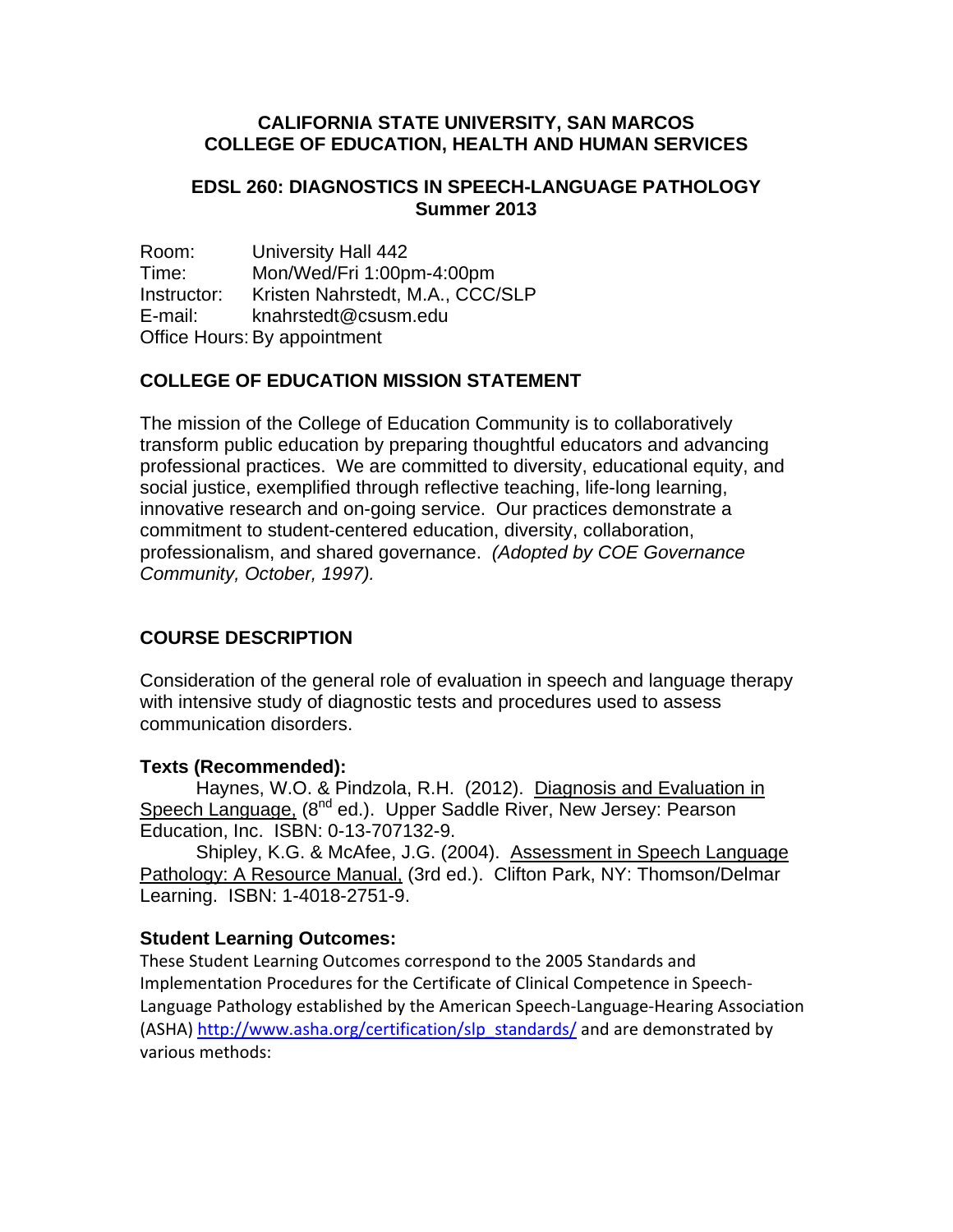By the end of course student will:

- 1. Explain and demonstrate the components and methods of the clinical interview/history taking process. Standard III-D: possess knowledge of the principles and methods of prevention, assessment, and intervention for people with communication and swallowing disorders, including consideration of anatomical/physiological, psychological, developmental, and linguistic and cultural correlates of the disorders.
- 2. Demonstrate a variety of formal speech and language tests and informal assessment techniques through mock administration and case scenarios given in class. Standard III-C: demonstrates knowledge of the nature of speech, language, hearing, and communication disorders and differences and swallowing disorders, including the etiologies, characteristics, anatomical/physiological, acoustic, psychological, developmental, and linguistic and cultural correlates; and Standard III-D.
- 3. Analyze, synthesize, and evaluate data, including standardized and informal measures, history, observations, relevant professional reports, and factors that affect test results in order to reach conclusions and, ultimately, make recommendations. Standard III-C and D.
- 4. Evaluate standardization features of speech and language tests such as validity, reliability, normative populations, etc. Standard III-D; Standard III-F: demonstrates knowledge of processes used in research and the integration of research principles into evidence-based clinical practice
- 5. State the multicultural and multilinguistic issues to consider in performing a speech-language evaluation. Standard III-D; Standard III-E: demonstrates knowledge of standards of ethical conduct.
- 6. Write a clinical evaluation report and demonstrate English proficiency through writing assignments using professional formats and language. Standard III-D; Standard IV-B: possess skill in oral and written or other forms of communication sufficient for entry into professional practice.
- 7. State ethical conduct and issues and current models of evaluation relevant to clinical practice. Standard III-E

In addition, these Student Learning Outcomes are aligned with the Standards set forth by the Commission on Teacher Credentialing (CTC) in conjunction with ASHA, including:

SLP Standard 1: Speech, Language, Hearing, and Swallowing Mechanisms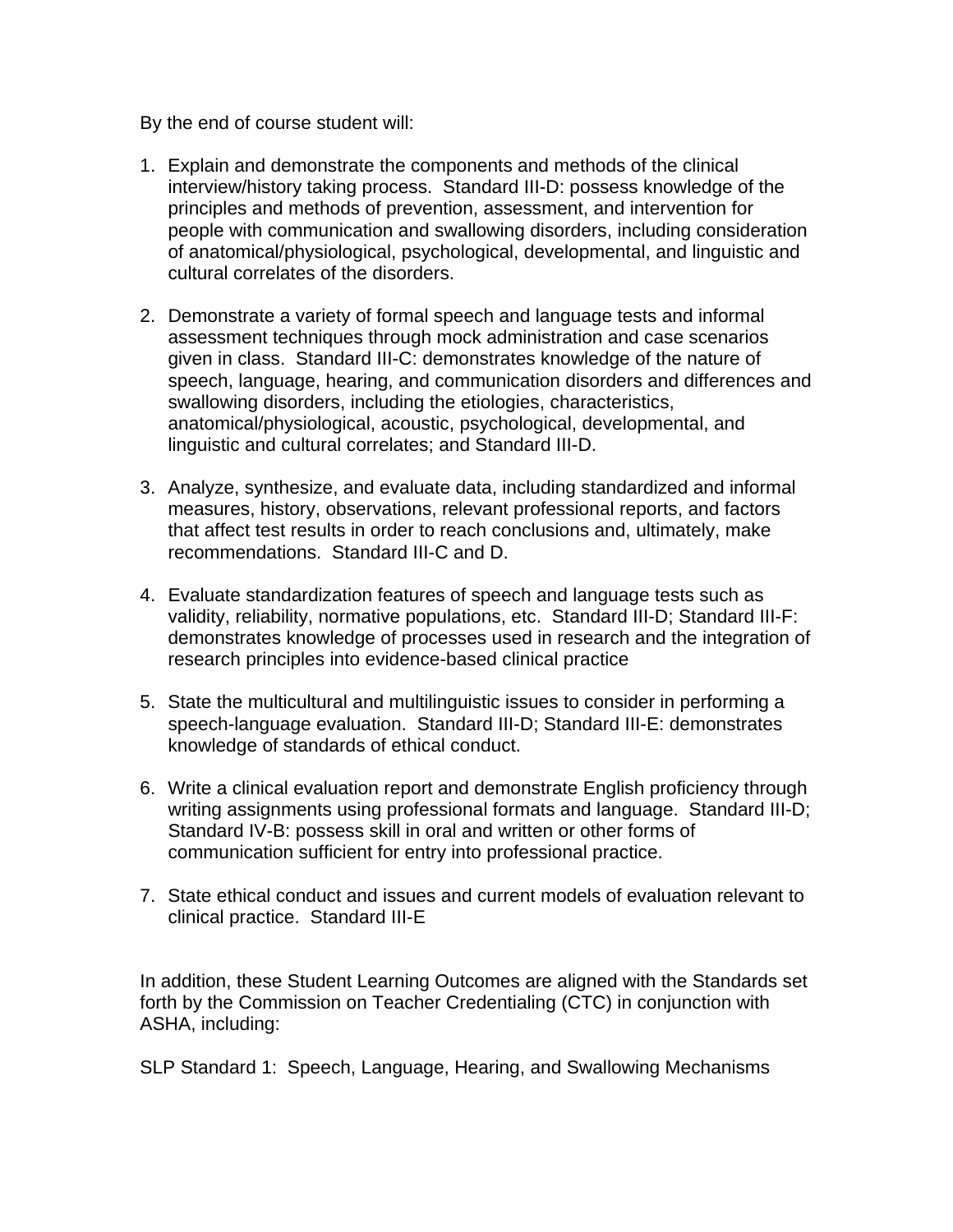Each candidate demonstrates understanding of the anatomy, physiology, and neurology of the speech, language, hearing, and swallowing mechanisms. In addition, candidates exhibit knowledge of the physical bases and processes involved in the production and perception of speech, language, and hearing, and the production of swallowing.

SLP Standard 2: Child Development and Speech, Language, and Hearing **Acquisition** 

Each candidate demonstrates knowledge of developmental milestones pertaining to typical and atypical human development and behavior, birth through twentytwo. Candidates exhibit understanding of the gender, linguistic, psycholinguistic, and cultural variables related to the normal development of speech, hearing, and language, including comprehension of first and second language and dialect acquisition. Additionally, each candidate demonstrates comprehension of cultural, socioeconomic, linguistic and dialectical differences and their role in assessment and instruction. Candidates also exhibit understanding of speech/language development across the range of disabilities. Each candidate demonstrates knowledge of the development of literacy, including phonological awareness, and an understanding of the relationship of speech and language skills to literacy, language arts, and access to the core curriculum.

SLP Standard 3: Speech, Language, Hearing, and Swallowing Disorders Each candidate demonstrates understanding of speech, language, hearing, and swallowing disorders, including but not limited to disorders of language, articulation/phonology, fluency, voice, hearing, and swallowing. Candidates exhibit comprehension of speech, language, and hearing disorders associated with special populations, including but not limited to individuals on the autistic spectrum and/or with cerebral palsy, cleft palate, hearing impairment, developmental disabilities, learning disabilities, and traumatic brain injury.

## **Course Requirements:**

- 1. Exams: There will be a final exam. This will be based on information from the texts, handouts, lectures, and class discussion. It will typically be a combination of multiple choice, fill-in-the-blank, true-false, and/or short answer/essay. [ASHA Standards III-C, D, E, F, G, CTC Standards 1-3]
- 2. Observation of an Assessment: Students will watch an assessment in class conducted by a speech-language pathologist and write a one-page reflection on the experience, including what testing instruments that were observed and if you would have done anything differently during the assessment. [ASHA Standards III-C, D, E, CTC Standards 1, 3]
- 3. Writing an assessment/diagnostic report for a child: Most information needed for the report will be provided and the student will invent any missing information. The report will include the following components: 1.) Identifying information, 2.) Overview/Background/Presenting Complaint/Initial Status, 3.) Histories, 4.) Assessment Information, 5.) Diagnostic Summary, 6.)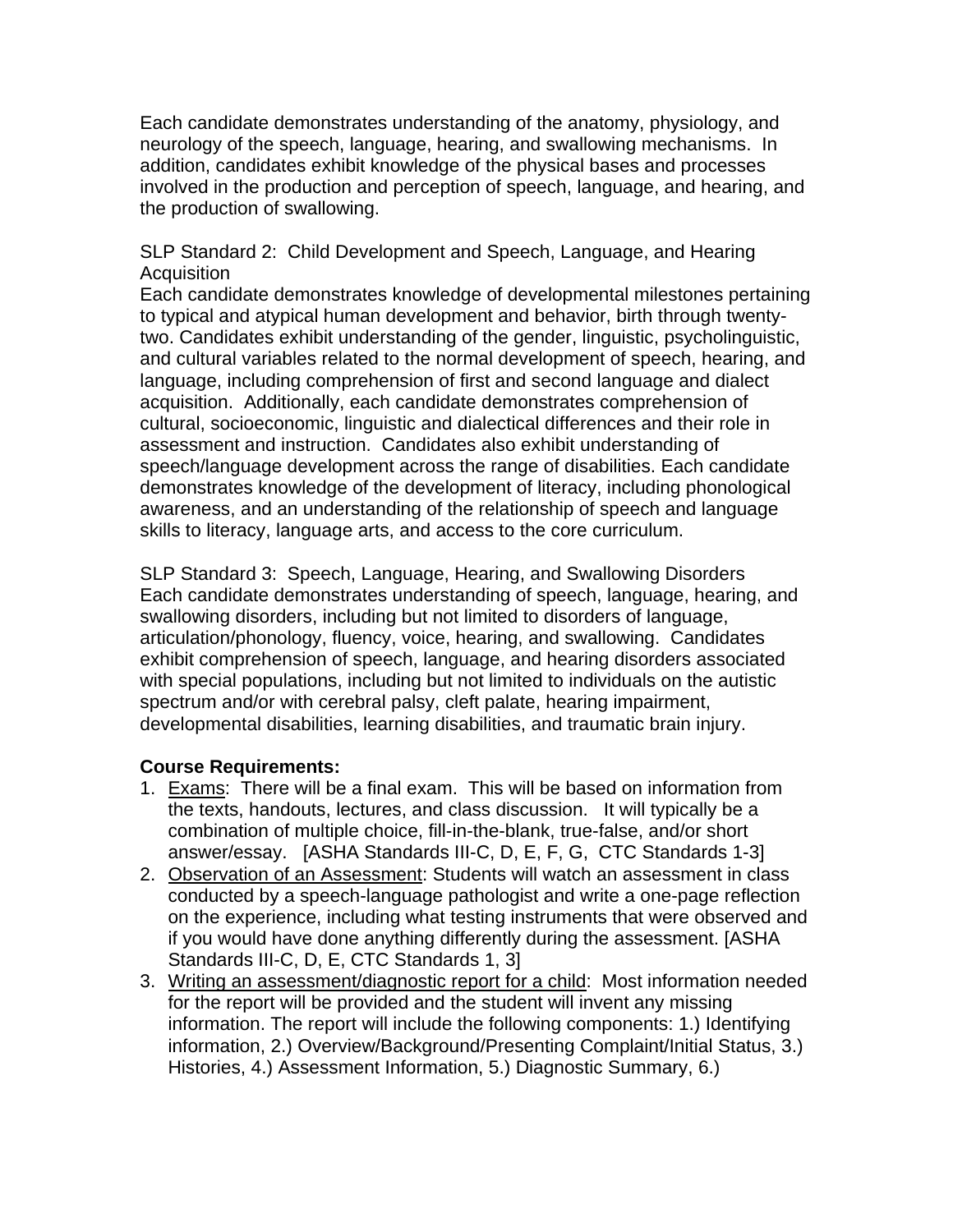Recommendation and 7.) SLP Name and Signature. [ASHA Standards III-C, D, E, IV-B, CTC Standards 1-3]

- 4. Team diagnostic demonstrations and oral presentations in class: Students in the class will be placed in teams of two and will be assigned a diagnostic test to review and demonstrate in class. The team will include the following information: 1.) Authors, Publisher, Year, 2.) Age Range and Testing Time, 3.) Adequacy of Norms-Standardized Sample, 4.) Purpose and Use, 5.) Test Content-Areas Assessed –Subtests, 6.) Administration and Scoring, and 7.) Test Interpretation. Each team will make a power point presentation (approximately 20 minutes) describing and demonstrating the procedures for the test. The team should have a summary (bullet point) of their powerpoint to provide for students in the class. I will upload on the cougar courses for students to print off if desired. [ASHA Standards III-C, D, E, F, CTC Standards 1-3]
- 5. Language Sample. Each student will transcribe, analyze, and submit a written informal language sample of a selected client. The sample analysis should cover the following specific areas of inquiry: a) semantic features; b) syntactic development; c) pragmatics; d) morphological development (MLU); e) phonological development; and, f) dialect usages of languages. [ASHA Standards III-C, D, E, CTC Standards 2]
- 6. Clinical Interview and History: Student in class will practice clinical interview/history taking process [ASHA Standards III-D, CTC Standard 1-3]

## **Grading**:

| Exam:                                            | 25 points |
|--------------------------------------------------|-----------|
| Observation/write-up of an Assessment: 10 points |           |
| Assessment/Diagnostic Report:                    | 10 points |
| Language Sample                                  | 10 points |
| Team diagnostic demonstrations:                  | 25 points |
| <b>Clinical Interview and History:</b>           | 10 points |
| In class discussion of case studies              | 10 points |

Email assignments on the due date; Students are expected to turn all work in when it is due. Work submitted late, but within one week of the due date will be reduced by one letter grade. Work received over one week late receives no credit. If you know you will be absent when an assignment is due, you will hand the work in BEFORE the assignment is due.

Contribute & participate during class (points will be taken away for lack of participation/contribution).

Letter grades will be based on the following scale:

| $A = 93$ and above $A = 90.00 - 92.99$ |                  |
|----------------------------------------|------------------|
| $B_+ = 88.00 - 89.99$ $B = 83 - 87.99$ | $B = 80 - 82.99$ |
| $C_+ = 78.00 - 79.99$ $C = 73 - 77.99$ | $C = 70 - 72.99$ |
| $D+ = 68.00 - 69.99$ $D = 63-67.99$    | $D = 60 - 62.99$ |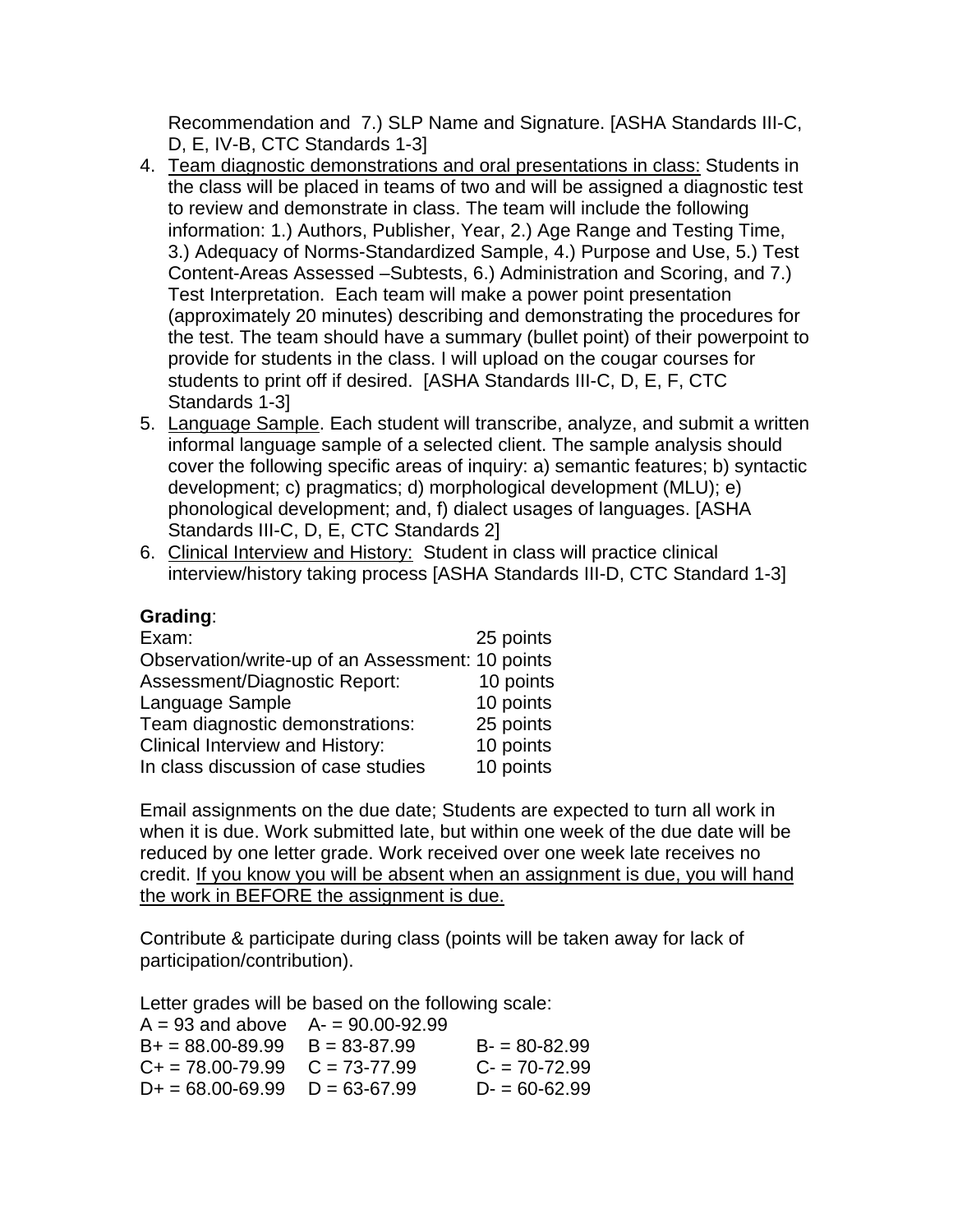#### $F - 59.99$  and below

**Grading Emphasis**: Each written assignment will be graded approximately 80% on content and context (detail, logic, synthesis of information, depth of analysis, etc.), and 20% on mechanics (grammar, syntax, spelling, format, uniformity of citation, etc.). You are entering into a professional career that requires mastery of the written language. You will be graded on such.

### **All University Writing Requirement**

Every course at the university must have a writing requirement of at least 2500 words. This requirement will be satisfied over multiple short writing assignments.

## **CSUSM Academic Honesty Policy**

"Students will be expected to adhere to standards of academic honesty and integrity, as outlined in the Student Academic Honesty Policy. All written work and oral presentation assignments must be original work. All ideas/materials that are borrowed from other sources must have appropriate references to the original sources. Any quoted material should give credit to the source and be punctuated with quotation marks.

Students are responsible for honest completion of their work including examinations. There will be no tolerance for infractions. If you believe there has been an infraction by someone in the class, please bring it to the instructor's attention. The instructor reserves the right to discipline any student for academic dishonesty in accordance with the general rules and regulations of the university. Disciplinary action may include the lowering of grades and/or the assignment of a failing grade for an exam, assignment, or the class as a whole."

Incidents of Academic Dishonesty will be reported to the Dean of Students. Sanctions at the University level may include suspension or expulsion from the University.

#### **Plagiarism**

As an educator, it is expected that each student will do his/her own work, and contribute equally to group projects and processes. Plagiarism or cheating is unacceptable under any circumstances. If you are in doubt about whether your work is paraphrased or plagiarized see the Plagiarism Prevention for Students website http://library.csusm.edu/plagiarism/index.html. If there are questions about academic honesty, please consult the University catalog.

#### **Electronic Communication Protocol**

Electronic correspondence is a part of professional interaction and e-mail is often the easiest way to contact a professor. However, students should be aware that professional and grammatical language is expected in all forms of communication, including e-mail.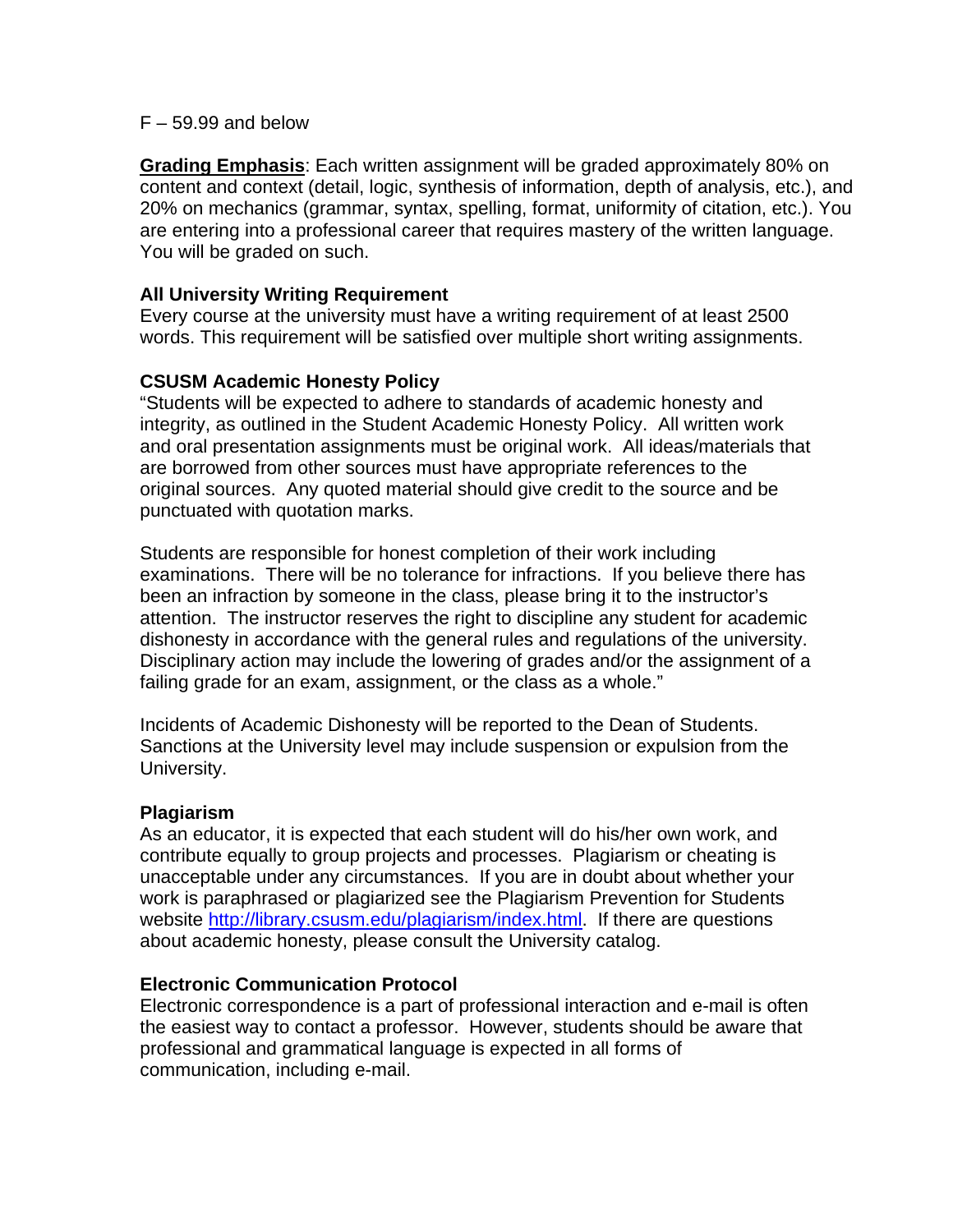## **School of Education Attendance Policy**

 *1997).* Due to the dynamic and interactive nature of courses in the School of Education, all students are expected to attend all classes and participate actively. At a minimum, students must attend more than 80% of class time, or s/he may not receive a passing grade for the course at the discretion of the instructor. Individual instructors may adopt more stringent attendance requirements. Should the student have extenuating circumstances, s/he should contact the instructor as soon as possible. *(Adopted by the COE Governance Community, December,* 

## **Students with Disabilities Requiring Reasonable Accommodations**

Students with disabilities who require reasonable accommodations must be approved for services by providing appropriate and recent documentation to the Office of Disabled Student Services (DSS). This office is located in Craven Hall 4300, and can be contacted by phone at (760) 750-4905, or TTY (760) 750-4909. Students authorized by DSS to receive reasonable accommodations should meet with their instructor during office hours or, in order to ensure confidentiality, in a more private setting.

## **Professional Classroom Etiquette**

**Attendance:** Daily class attendance is expected. Poor attendance negatively reflects on professionalism. Absences should be communicated to the instructor prior to the beginning of class via email.

**Tardiness/early exits**: Students are expected to respect class start and finish times. Late arrivals and early exits in the case of extenuating circumstances should be communicated to the instructor ahead of time, and should be as quiet and unobtrusive as possible. Habitual tardiness will be noted and documented. ARRIVING LATE/LEAVING EARLY TWICE WILL BE COUNTED AS AN ABSENCE.

**Breaks:** The instructor will provide a break at least every two hours. It is not acceptable to enter or exit the classroom when guest lecturers or other students are presenting.

 **Cell phones and texting**: Most students are conscientious and respectful about cell phone use in class. Phones should be turned off before class. Use of a cell phone for calls or texting will result in the student being asked to leave. In the case of a specific situation which necessitates the cell phone being visible (e.g. a sick child), the instructor should be notified before class.

**Computers, laptops and tablets:** Electronics can be used only for viewing slides and taking notes. Reading email, surfing the net and playing games are not class-related and will not be permitted. As a courtesy, electronics are not to be used when guest speakers are visiting. Hand-written notes can be taken. The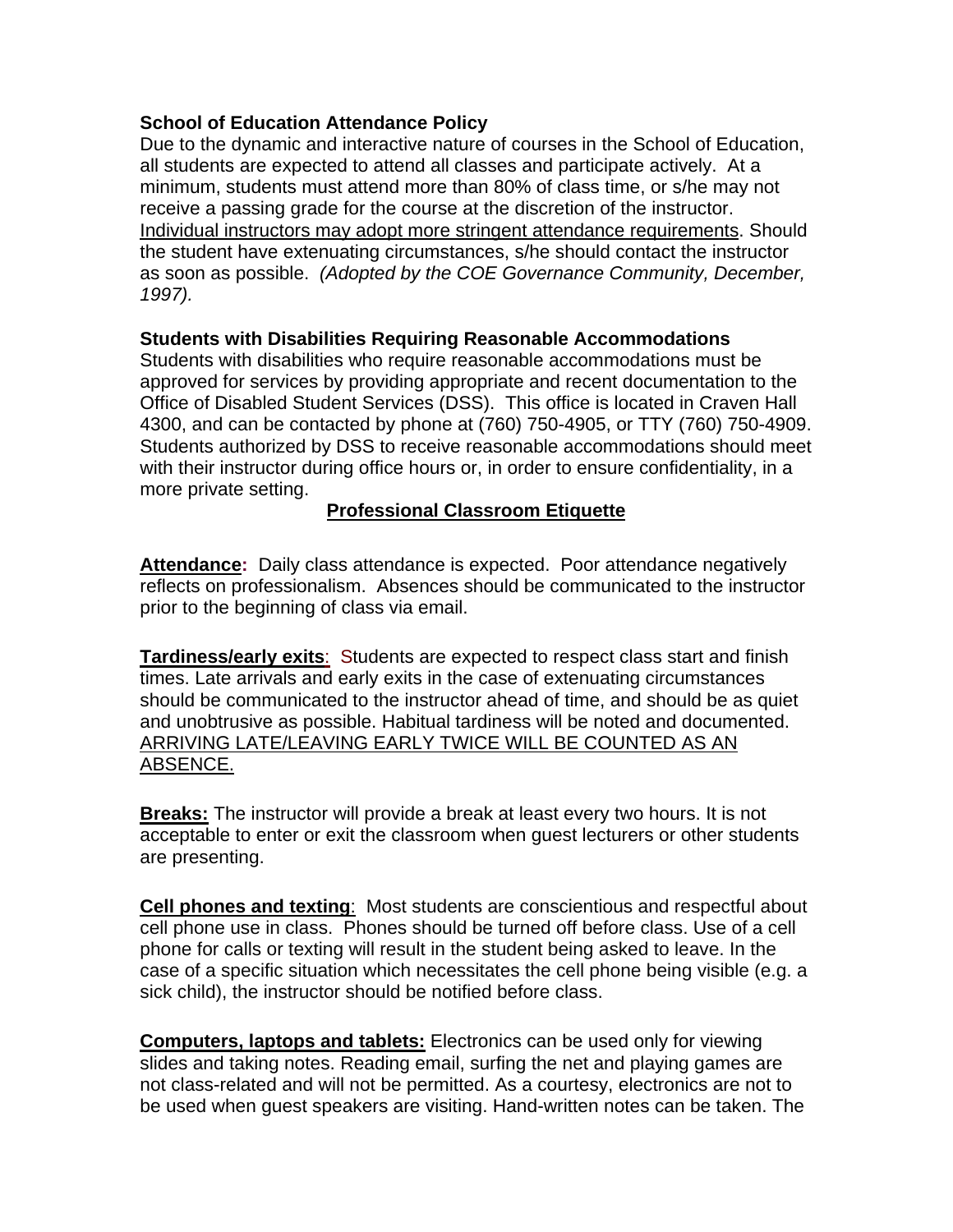only exception is if the student requires use of electronics as a as a pre-approved accommodation.

**Attentiveness:** Students often engage in multiple activities in class or clinic under the false assumption that they are multitasking. In fact, students are engaging in a behavior known as continuous partial attention. This means that only partial attention is given to any task and results in an overall lack of engagement. Students are expected to contribute and not detract from an atmosphere of learning in both the clinic and classroom. Attentiveness reflects on a student's social skills, sense of professionalism, and potential to be successful in employment positions. Guest speakers and faculty are members of the professional community, and as such, are potential employers or colleagues of potential employers. A lack of attentiveness and professionalism will negatively bias clinicians and professors when students apply to graduate school and seek post-graduation employment. Further, students will need faculty and supervisors to provide positive letters of recommendation, and it will be unlikely that they will do so if students fail to display professional behaviors.

Talking while the instructor or other students are talking is not acceptable. It is distracting to the instructor and disrupts the learning of others and will not be tolerable. Any behavior that impedes the process of instruction or distracts others such that learning is inhibited is not tolerated. The instructor reserves the right to lower a grade due to excessive talking during lecture.

Please come to class well rested; Do not fall asleep in class. If you started to get sleepy please step outside to get some fresh air or a drink of water.

| Date                            | Topic                                                                                           | Reading/Assignment                                                                                                           |
|---------------------------------|-------------------------------------------------------------------------------------------------|------------------------------------------------------------------------------------------------------------------------------|
| July $\overline{8}^{\text{th}}$ | Introduction to Diagnosis<br>and Evaluation<br><b>Ethics</b>                                    | HP-Ch. 1; $SM - Ch. 1$ , p.<br>4-5, 10-11, 21<br><b>ASHA Code of Ethics</b>                                                  |
| July 10th                       | Interviewing<br>Clinical History/ The<br>Diagnostic Report/Writing<br><b>Assessment Reports</b> | HP-Ch. 2; SM-Ch. 3 & 4;<br><b>Practice clinical</b><br>interview/history taking<br>process in class<br>HP- Ch 13; SM - Ch. 5 |
| July 12 <sup>th</sup>           |                                                                                                 | <b>DIAGNOSTIC REPORTS</b><br>(due on July $19th$ )                                                                           |
| July 15th                       | Psychometric<br>Considerations in<br>Diagnosis and Evaluation                                   | HP-Ch. 3; SM-Ch. 1, p. 5-<br>18                                                                                              |
| July 17th                       | <b>Multicultural Issues</b>                                                                     | $HP - Ch. 12$ ; $SM - Ch. 2$ ;                                                                                               |

**Tentative Course Schedule/Outline**